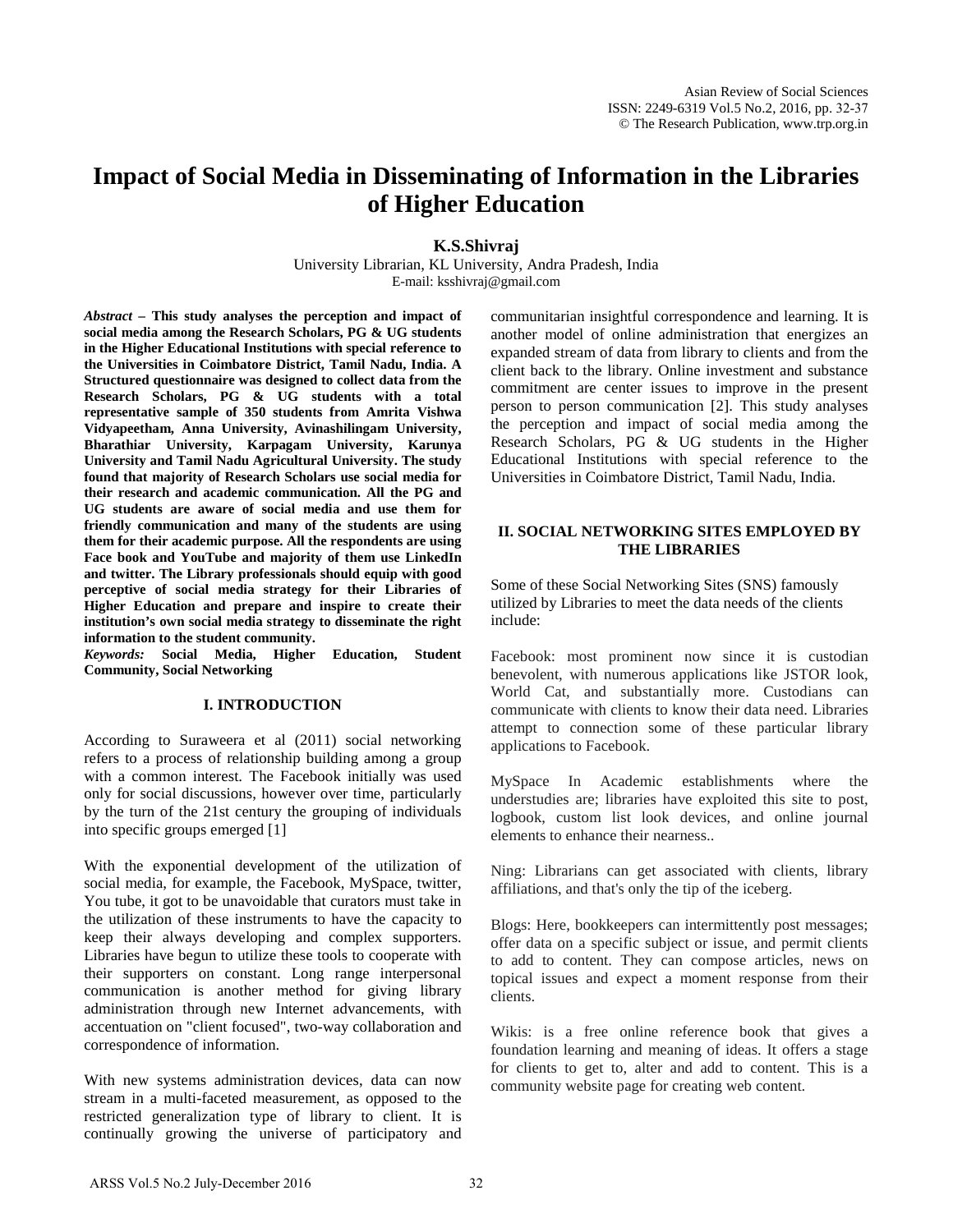LinkedIn: Librarians can get supporters associated with authorities in their specific field of interest by means of LinkedIn. Custodians can utilize this stage to render specific administrations, for example, Strategic Scattering of Information (SDI).

Twitter: a miniaturized scale blogging application, to keep staff and benefactors overhauled on day by day exercises, as every now and again overhauled accumulations. Clients can use this stage to sort in short messages or status upgrade. Curators in Nigeria can utilize this stage to give clients firsthand data on the on-going national races. Clients can send Instant Messages (IM) on grumblings or make inquiries on a specific issue and get an input on the spot utilizing twitter.

YouTube: In organizations, some occasions, for example, critical highlights of inaugural addresses, meetings and workshops are spread through the YouTube.

Flickr: Librarians can utilize this apparatus to share and appropriate new pictures of library accumulations. Spread page of fresh introductions of both books and diaries can be spread to clients through Flickr. It can likewise be used to illuminate clients on topical issues, for example, the diverse pictures of seals of the political parties in Nigeria; for the on-going lections in Nigeria, numerous Public and Academic libraries put this to extraordinary use.

Library Thing: Atool that improves the library OPAC. Once a record is made, a rundown of books with ISBNs is sent to Library Thing which sends back a bit of code which is glued into the footer of the Library OPAC. Bookkeepers can use this to send a rundown of current productions to clients.

# **III. LITERATURE REVIEW**

Belden (2008) studied that utilizing outside locales, for example, Wikipedia and MySpace, was instrumental in advancing the computerized accumulations of a little scholarly library in Texas. Web 2.0 and online networking applications are additionally very esteemed for their capacity to interface libraries with clients who might be unconscious of their presence [2]. Cooper and May (2009) portray the usage of an online journal at a little scholastic library in Alabama as an apparatus in connecting with understudies, paying little respect to their nearness on grounds or past partiality with the library[2]. Draper and Tumage's (2008) overview of 265 scholarly bookkeepers discovered biogs were overwhelmingly used to advertise the library's administrations [2]. Matthews (2006, 2008) recommends libraries can make benefits that are more responsive and receptive to the changing needs of clients [2]. Linh (2008), Xu, Ouyang and Chu (2009), Burhanna, Seeholzer and Salem (2009) and Kim and Abbas (2010) all recommend libraries underestimate the real level of innovative comprehension and

refinement of their clients, especially the individuals who are classed as Millenials [2]. Sadeh (2007) contends actualizing a Web 2.0 or online networking nearness is key to staying appropriate and meets client desires, especially with more youthful clients [2]. Xu et al. (2009) and Kim and Abbas (20 10) discovered custodians were frequently more intrigued by the library's online networking applications than understudies. Accordingly, while libraries are receiving online networking, they regularly misinterpret the mechanical ability and enthusiasm of their clients and the effect their administrations give [2].

# **IV. OBJECTIVES OF THE STUDY**

The objective of this paper is to investigate and analysis how the information are being disseminated through Social Media. This paper has the following objectives of the study.

- 1. To analyze the awareness of various Social Medias by the University Students.
- 2. To analyze the frequency of use of Social Media by the University students.
- 3. To analyze the purpose of using Social Media by the students.
- 4. To suggest an effective Social Media application for Libraries to disseminate information.

# **V. METHODOLOGY OF THE STUDY**

In this study, a structured questionnaire was distributed among the students belong to Under Graduate, Post Graduate and Research Programmes in the seven universities in Coimbatore district, Tamil Nadu namely 1. Amrita Vishwa Vidyapeetham, 2. Anna University, 3.Avinashilingam University, 4.Bharathiar University, 5.Karpagam University, 6. Karunya University 7. Tamil Nadu Agricultural University. A total of 400 questionnaires were distributed among the students and 350 filled in questionnaire (86%) were received back from the students. Further, a questionnaire on prerequisite of social media in Libraries was distributed to the seven university Library Professionals and there was a respond rate of 100%. A simple mathematical and excel tools were used for this analysis. Fropast of Scalin Media in Disseminating of Information in het leadies of Higher Education<br>
at Societaria in the mass of the control of the Control of the individuals<br>
of the model of Social COUD in the Control of the in

## **VI. DATA ANALYSIS AND INTERPRETATION**

The Table I depicts that there were four hundred questionnaires distributed among the students in the seven Universities in Coimabtore District, Tamil Nadu and three hundred and fifty questionnaires were responded by the students. Out of 350 respondents, there were 140 (93%) UG students, 126 (84%) were belong to PG, and 84 (84%) belong to Research Scholars. A total of 86% questionnaire were responded by the students belong to seven Universities in Coimbatore District.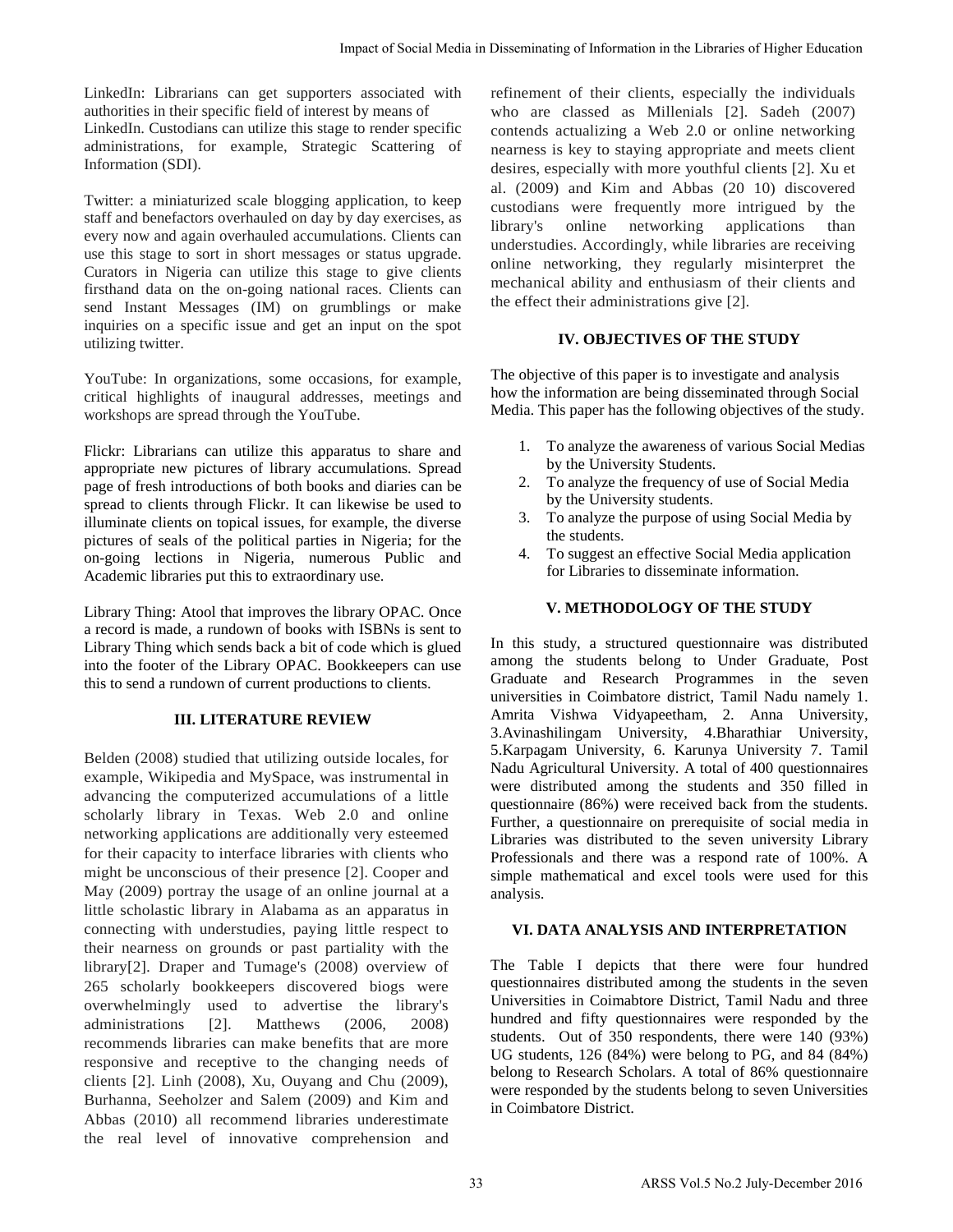| Sl.No. | Category of Students     | Questionnaires<br>distributed | Responded | Percentage |
|--------|--------------------------|-------------------------------|-----------|------------|
|        | Under Graduate           | 150                           | 140       |            |
|        | Post Graduate            | 150                           | 126       | 84         |
|        | <b>Research Scholars</b> | 100                           | 84        | 84         |
|        | Total                    | 400                           | 350       |            |

## TABLE I QUESTIONNAIRE DISTRIBUTED VS RESPONDED

| 1<br>2<br>3                                                                                                                                                                                                                    | Under Graduate<br>Post Graduate<br><b>Research Scholars</b><br>Total<br>Social Media<br>Facebook<br>Twitter<br><b>Blogs</b><br>Pinterest |                | 150<br>150<br>100<br>400<br>TABLE II AWARENESS ON SOCIAL MEDIA<br>No of Responded |                | 140<br>126<br>84<br>350                                                                                                                             |                          |
|--------------------------------------------------------------------------------------------------------------------------------------------------------------------------------------------------------------------------------|------------------------------------------------------------------------------------------------------------------------------------------|----------------|-----------------------------------------------------------------------------------|----------------|-----------------------------------------------------------------------------------------------------------------------------------------------------|--------------------------|
|                                                                                                                                                                                                                                |                                                                                                                                          |                |                                                                                   |                |                                                                                                                                                     |                          |
|                                                                                                                                                                                                                                |                                                                                                                                          |                |                                                                                   |                |                                                                                                                                                     |                          |
|                                                                                                                                                                                                                                |                                                                                                                                          |                |                                                                                   |                |                                                                                                                                                     |                          |
|                                                                                                                                                                                                                                |                                                                                                                                          |                |                                                                                   |                |                                                                                                                                                     |                          |
|                                                                                                                                                                                                                                |                                                                                                                                          |                |                                                                                   |                |                                                                                                                                                     |                          |
|                                                                                                                                                                                                                                |                                                                                                                                          |                |                                                                                   |                | Percentage                                                                                                                                          |                          |
|                                                                                                                                                                                                                                |                                                                                                                                          |                | 350                                                                               |                | 100                                                                                                                                                 |                          |
|                                                                                                                                                                                                                                |                                                                                                                                          |                | 326                                                                               |                | 93                                                                                                                                                  |                          |
|                                                                                                                                                                                                                                |                                                                                                                                          |                | 285                                                                               |                | 81                                                                                                                                                  |                          |
|                                                                                                                                                                                                                                |                                                                                                                                          |                | 184                                                                               |                | 53                                                                                                                                                  |                          |
|                                                                                                                                                                                                                                | Wikis                                                                                                                                    |                | 316                                                                               |                | 90                                                                                                                                                  |                          |
|                                                                                                                                                                                                                                | LinkedIn                                                                                                                                 |                | 328                                                                               |                | 94                                                                                                                                                  |                          |
|                                                                                                                                                                                                                                | My space                                                                                                                                 |                | 250                                                                               |                | 71                                                                                                                                                  |                          |
|                                                                                                                                                                                                                                | You Tube                                                                                                                                 |                | 350                                                                               |                | 100                                                                                                                                                 |                          |
|                                                                                                                                                                                                                                | Flickr                                                                                                                                   |                | 226                                                                               |                | 66                                                                                                                                                  |                          |
|                                                                                                                                                                                                                                | <b>Library Thing</b>                                                                                                                     |                | 75                                                                                |                | 21                                                                                                                                                  |                          |
|                                                                                                                                                                                                                                | Google+                                                                                                                                  |                | 324                                                                               |                | 93                                                                                                                                                  |                          |
|                                                                                                                                                                                                                                | Instagram                                                                                                                                |                | 74                                                                                |                | 21                                                                                                                                                  |                          |
|                                                                                                                                                                                                                                | Academic.edu                                                                                                                             |                | 80                                                                                |                | 23                                                                                                                                                  |                          |
|                                                                                                                                                                                                                                | ResearchGate                                                                                                                             |                | 95                                                                                |                | 27                                                                                                                                                  |                          |
|                                                                                                                                                                                                                                | Slideshare                                                                                                                               |                | 84                                                                                |                | 24                                                                                                                                                  |                          |
|                                                                                                                                                                                                                                | Snapchat<br>Whatsapp                                                                                                                     |                | 56                                                                                |                | 16                                                                                                                                                  |                          |
|                                                                                                                                                                                                                                |                                                                                                                                          |                | 312                                                                               |                | 89                                                                                                                                                  |                          |
|                                                                                                                                                                                                                                | Table II shows that awareness and use of different social                                                                                |                |                                                                                   |                | 81% of the students use Blogs fol                                                                                                                   |                          |
| Aedias among the University students in Coimbatore. All<br>he students (100%) are using Facebook and You Tube.<br>4% of the students use LinkedIn followed by Twitter<br>93%), Google+ (93%), wikis (90%), and Whatsapp (89%). |                                                                                                                                          |                |                                                                                   | 24%.           | and Flickr (66%). The other soc<br>Academic, edu, ResearchGate, Sli<br>being used by a limited number<br>TABLE III FREQUENCY OF USE OF SOCIAL MEDIA |                          |
|                                                                                                                                                                                                                                |                                                                                                                                          |                |                                                                                   |                |                                                                                                                                                     |                          |
| Frequency                                                                                                                                                                                                                      | <b>Under Graduate</b>                                                                                                                    | $\%$           | Post Graduate                                                                     |                | <b>Research Scholars</b>                                                                                                                            |                          |
| Daily                                                                                                                                                                                                                          | Respondents<br>96                                                                                                                        | 69             | Respondents<br>86                                                                 | %<br>68        | Respondents<br>68                                                                                                                                   | %<br>81                  |
|                                                                                                                                                                                                                                | 26                                                                                                                                       | 18             | 24                                                                                | 19             | 16                                                                                                                                                  | 19                       |
|                                                                                                                                                                                                                                | 18                                                                                                                                       | 13             | 16                                                                                | 13             | $\Box$                                                                                                                                              | $\frac{1}{2}$            |
| Once in Two days<br>Once in a Week<br>Once in Two weeks                                                                                                                                                                        | $\overline{\phantom{a}}$                                                                                                                 | $\blacksquare$ | $\overline{\phantom{a}}$                                                          | $\blacksquare$ | $\overline{\phantom{a}}$                                                                                                                            | $\blacksquare$           |
| Once in a Month                                                                                                                                                                                                                | $\blacksquare$                                                                                                                           | $\blacksquare$ | $\blacksquare$                                                                    | $\overline{a}$ | $\blacksquare$                                                                                                                                      | $\overline{\phantom{a}}$ |

### TABLE II AWARENESS ON SOCIAL MEDIA

81% of the students use Blogs followed by Myspace (71%), and Flickr (66%). The other social medias like Instagram, Academic,edu, ResearchGate, Slideshare, and Snapchat are being used by a limited number of students from 21% to 24%.

|                   | Under Graduate |      | Post Graduate |      | <b>Research Scholars</b> |               | Total      |      |
|-------------------|----------------|------|---------------|------|--------------------------|---------------|------------|------|
| Frequency         | Respondents    | $\%$ | Respondents   | $\%$ | Respondents              | $\frac{0}{0}$ | Respondent | $\%$ |
| Daily             | 96             | 69   | 86            | 68   | 68                       | 81            | 250        | 71   |
| Once in Two days  | 26             | 18   | 24            | 19   | 16                       | 19            | 66         | 19   |
| Once in a Week    | 18             | 13   | 16            | 13   | -                        | -             | 34         | 10   |
| Once in Two weeks |                | -    |               | -    | -                        |               |            |      |
| Once in a Month   |                | -    |               |      |                          |               |            |      |
| Total             | 140            | 100  | 126           | 100  | 84                       | 100           | 350        | 100  |

TABLE III FREQUENCY OF USE OF SOCIAL MEDIA

days. Only 13% of the PG students use social media once in a week. 81% of the Research scholars use social media daily and the remaining 195 use them once in two days. In total, 71% of the University students use social media daily and 19% use them once in two days. Only 10 %of the students use social media once in a week during Sundays.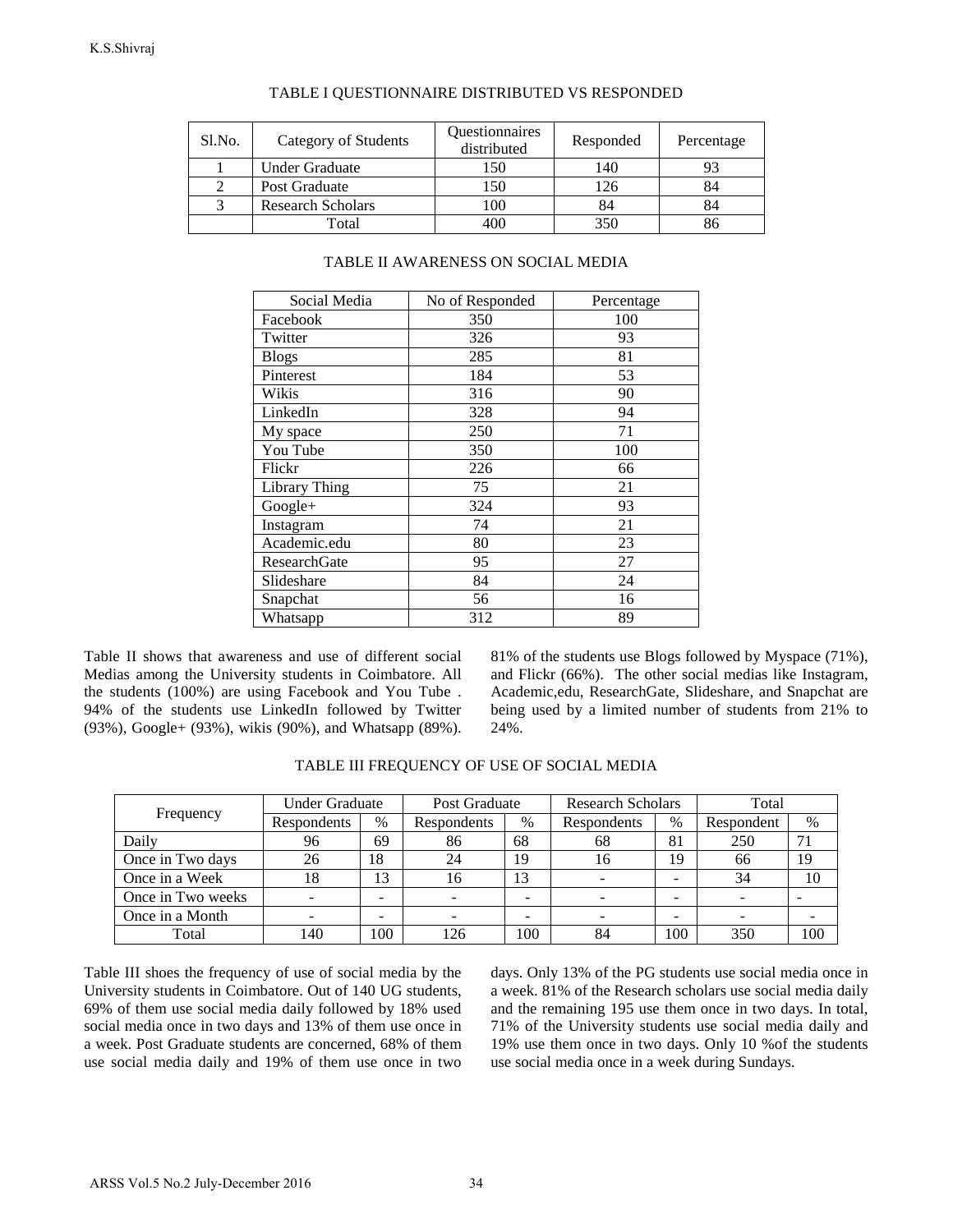| TABLE IV PURPOSE OF USING SOCIAL MEDIA                                                                                                                                                                                                                                                                                                                                                                          |                                                                                                                                                                                                                                                                                                                                                                                                                           |                    |            |
|-----------------------------------------------------------------------------------------------------------------------------------------------------------------------------------------------------------------------------------------------------------------------------------------------------------------------------------------------------------------------------------------------------------------|---------------------------------------------------------------------------------------------------------------------------------------------------------------------------------------------------------------------------------------------------------------------------------------------------------------------------------------------------------------------------------------------------------------------------|--------------------|------------|
| Purpose of using social media                                                                                                                                                                                                                                                                                                                                                                                   |                                                                                                                                                                                                                                                                                                                                                                                                                           | Respondents<br>350 | Percentage |
| Keeping in touch with friends                                                                                                                                                                                                                                                                                                                                                                                   |                                                                                                                                                                                                                                                                                                                                                                                                                           | 325                | 100<br>93  |
| Sharing photos                                                                                                                                                                                                                                                                                                                                                                                                  |                                                                                                                                                                                                                                                                                                                                                                                                                           | 280                |            |
| Keeping in touch with family                                                                                                                                                                                                                                                                                                                                                                                    |                                                                                                                                                                                                                                                                                                                                                                                                                           | 246                | 80         |
| Reconnecting with old friends                                                                                                                                                                                                                                                                                                                                                                                   |                                                                                                                                                                                                                                                                                                                                                                                                                           | 241                | 70<br>69   |
| For entertainment<br>Getting news                                                                                                                                                                                                                                                                                                                                                                               |                                                                                                                                                                                                                                                                                                                                                                                                                           | 314                | 90         |
| Sharing videos                                                                                                                                                                                                                                                                                                                                                                                                  |                                                                                                                                                                                                                                                                                                                                                                                                                           | 212                | 61         |
| Discovering new music, films,                                                                                                                                                                                                                                                                                                                                                                                   |                                                                                                                                                                                                                                                                                                                                                                                                                           | 184                |            |
| books, and Other entertainment                                                                                                                                                                                                                                                                                                                                                                                  |                                                                                                                                                                                                                                                                                                                                                                                                                           |                    | 53         |
| Meeting new people                                                                                                                                                                                                                                                                                                                                                                                              |                                                                                                                                                                                                                                                                                                                                                                                                                           | 326                | 93         |
| Providing my opinion to mainstream media                                                                                                                                                                                                                                                                                                                                                                        |                                                                                                                                                                                                                                                                                                                                                                                                                           | 98                 | 28         |
| Promoting a cause                                                                                                                                                                                                                                                                                                                                                                                               |                                                                                                                                                                                                                                                                                                                                                                                                                           | 85                 | 24         |
| Sharing music                                                                                                                                                                                                                                                                                                                                                                                                   |                                                                                                                                                                                                                                                                                                                                                                                                                           | 95                 | 27         |
| Making professional and business contacts                                                                                                                                                                                                                                                                                                                                                                       |                                                                                                                                                                                                                                                                                                                                                                                                                           | 324                | 93         |
| For learning                                                                                                                                                                                                                                                                                                                                                                                                    |                                                                                                                                                                                                                                                                                                                                                                                                                           | 328                | 94         |
| <b>Playing Games</b>                                                                                                                                                                                                                                                                                                                                                                                            |                                                                                                                                                                                                                                                                                                                                                                                                                           | 121                | 35         |
| Sharing information on products/brands                                                                                                                                                                                                                                                                                                                                                                          |                                                                                                                                                                                                                                                                                                                                                                                                                           | 64                 | 18         |
| Promoting a business                                                                                                                                                                                                                                                                                                                                                                                            |                                                                                                                                                                                                                                                                                                                                                                                                                           | 56                 | 16         |
| Shopping                                                                                                                                                                                                                                                                                                                                                                                                        |                                                                                                                                                                                                                                                                                                                                                                                                                           | 84                 | 24         |
| For Research                                                                                                                                                                                                                                                                                                                                                                                                    |                                                                                                                                                                                                                                                                                                                                                                                                                           | 158                | 45         |
| Other                                                                                                                                                                                                                                                                                                                                                                                                           |                                                                                                                                                                                                                                                                                                                                                                                                                           | 45                 | 13         |
|                                                                                                                                                                                                                                                                                                                                                                                                                 | getting news (90%), keeping in touch with their family<br>(80%), Reconnection with old friends (70%), and fo<br>entertainment t $(69\%)$ . There are 158 students $(45\%)$ us<br>social media for their research purpose where 84 student<br>belong to Research Scholars. The other reasons like<br>promoting a cause, sharing music, sharing information of<br>products/brands, promoting a business and shopping gained |                    |            |
| with their friends. It is quite interesting                                                                                                                                                                                                                                                                                                                                                                     | only less percentage.                                                                                                                                                                                                                                                                                                                                                                                                     |                    |            |
| urpose of using social media was asked<br>rsity students in Coimbatore District. The<br>that all the students use social media for<br>university students use social media for<br>pose followed by sharing of photos (93%)<br>people (93%), Making professional and<br>(93%). The social media is being used for<br>PREREQUISITES OF SOCIAL MEDIA IN DISSEMINATING OF INFORMATION IN HIGHER<br><b>EDUCATION</b> |                                                                                                                                                                                                                                                                                                                                                                                                                           |                    |            |
| Prerequisites Of Social Media                                                                                                                                                                                                                                                                                                                                                                                   |                                                                                                                                                                                                                                                                                                                                                                                                                           | Respondents        | Percentage |
| ial Media is important to market library resources and services<br>elps students, faculty and researchers to use library and its                                                                                                                                                                                                                                                                                |                                                                                                                                                                                                                                                                                                                                                                                                                           | 350<br>342         | 100<br>98  |
| urces<br>elps library professionals to create, connect, converse, to<br>tribute and share information to other libraries                                                                                                                                                                                                                                                                                        |                                                                                                                                                                                                                                                                                                                                                                                                                           | 325                | 93         |
| cess of exchanging knowledge and information will be more<br>venient                                                                                                                                                                                                                                                                                                                                            |                                                                                                                                                                                                                                                                                                                                                                                                                           | 330                | 94         |
|                                                                                                                                                                                                                                                                                                                                                                                                                 |                                                                                                                                                                                                                                                                                                                                                                                                                           | 340                | 97         |
| elps libraries to get closer to the users<br>elps libraries in building collaborative network with the<br>'S                                                                                                                                                                                                                                                                                                    |                                                                                                                                                                                                                                                                                                                                                                                                                           | 324                | 93         |
| ation and time constraints in Communication will<br>rcome                                                                                                                                                                                                                                                                                                                                                       |                                                                                                                                                                                                                                                                                                                                                                                                                           | 326                | 93         |
|                                                                                                                                                                                                                                                                                                                                                                                                                 |                                                                                                                                                                                                                                                                                                                                                                                                                           | 320                | 91         |
| elps library users in locating library resources                                                                                                                                                                                                                                                                                                                                                                |                                                                                                                                                                                                                                                                                                                                                                                                                           |                    | 97         |
| cilitates knowledge sharing<br>elps to feed user with information about new arrivals and<br>nts of the library                                                                                                                                                                                                                                                                                                  |                                                                                                                                                                                                                                                                                                                                                                                                                           | 340<br>315         | 90         |

|--|

A question on purpose of using social media was asked among the University students in Coimbatore District. The Table IV shows that all the students use social media for keeping in touch with their friends. It is quite interesting that 94% of the university students use social media for their learning purpose followed by sharing of photos (93%) and meeting new people (93%), Making professional and business contacts (93%). The social media is being used for

| TABLE V PREREQUISITES OF SOCIAL MEDIA IN DISSEMINATING OF INFORMATION IN HIGHER |
|---------------------------------------------------------------------------------|
| <b>EDUCATION</b>                                                                |

| Prerequisites Of Social Media                                                                                          | Respondents | Percentage |
|------------------------------------------------------------------------------------------------------------------------|-------------|------------|
| Social Media is important to market library resources and services                                                     | 350         | 100        |
| It helps students, faculty and researchers to use library and its<br>resources                                         | 342         | 98         |
| It helps library professionals to create, connect, converse, to<br>contribute and share information to other libraries | 325         | 93         |
| Process of exchanging knowledge and information will be more<br>convenient                                             | 330         | 94         |
| It helps libraries to get closer to the users                                                                          | 340         | 97         |
| It helps libraries in building collaborative network with the<br>users                                                 | 324         | 93         |
| Location and time constraints in Communication will<br>overcome                                                        | 326         | 93         |
| It helps library users in locating library resources                                                                   | 320         | 91         |
| It facilitates knowledge sharing                                                                                       | 340         | 97         |
| It helps to feed user with information about new arrivals and<br>events of the library                                 | 315         | 90         |
| It helps in promoting distance learning                                                                                | 326         | 93         |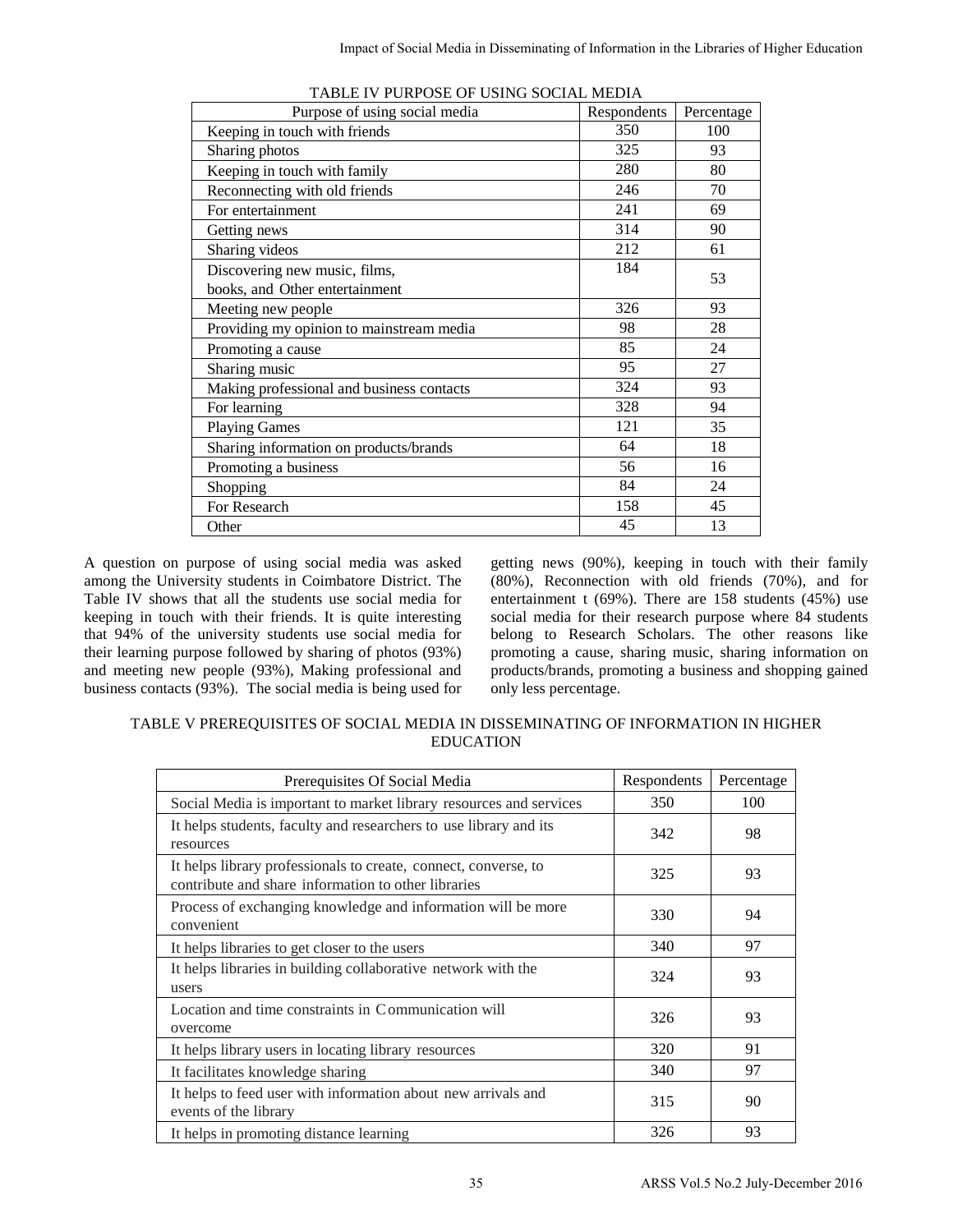A questionnaire has been asked to the Library professionals in the Seven University Libraries in Coimbatore District, Tamil Nadu and all the Library Professionals (100%) discoursed that social media is an important tool to market library resources and services. 98% of the Library professionals said that the social media helps students, faculty and researchers to use library and its resources, it helps libraries to get closer to the users (97%), and it facilitates knowledge sharing (97%).

94% of Library professionals having an opinion that social media process and exchanging knowledge and information which will be more convenient, and it helps in promoting distance learning (93%), and followed by 93% of the Library professionals opined that the social media helps the library professionals to create, connect, converse, to contribute and share information to other libraries.

# **VII. SOCIAL MEDIA IN HIGHER EDUCATION**

Faculty informed use of social media has dawdled quite behind their personal use however has elevated each years. A majority of college now use social media in a specialised context. Use of social media for instructing functions has lagged even more, however like the opposite patterns of use, it has multiplied every year. The quantity of faculty who use social media in the study room still does no longer characterize a majority, but instructing use continues its consistent year-to-year development. Faculty are refined shoppers of social media. They fit extraordinary web sites to their varying individual, professional, and teaching needs. Regularly, they see giant potential in the utility of social media and technological know-how to their educating, however now not without a quantity of serious boundaries. K.S.Shivaj<br>
A. Questionnaire has been asked to the Library professionals<br>
and particular and all the Library Professionals<br>
Chievan University Libraries: in Coinbatore District,<br>
Chievan the Seven University Libraries: in

The strategies adopted by the Higher Educational Institutions learned leads to suggest the following guidelines and recommendations for developing a social media strategy for the Libraries of Higher Educational Institutions.

1. Framing of Proper Objectives: According to the kind of the Libraries, vital destinations to be shaped before select the Social Media.

2. Select the end clients: Students are presently more prone to Twitter, Facebook, YouTube and so forth.

3. Plan advancements for strength and systems: Reports from social networking operations will proceed online and can return available for use years after the operation closes. It is vital to consider date-stamping or giving express limited and dynamic setting to data to keep clients later on from utilizing dated Information that may never again be relevant.

4. Essentials of resources: For some stages that require every day observing and reactions (e.g., Facebook, Twitter,

You tube) it is imperative to apportion adequate time and assets for progressing Interactions.

5. Characterize an Activity Content-Clearance Methods: Some online networking stages require quick leeway strategies to empower continuous interchanges with clients (Twitter, Facebook) while direct reaction are not genuine on different stages (YouTube).

6. Snoop to online address:. Screen the gathering of battle materials, and respond to crevices, opposing data or ironical reactions to crusade materials. Both manual and computerized infoveillance devices are accessible. Most stages have unreservedly accessible expository tools, news aggregators and expense for-administration infoveillance checking is accessible.

7. Sponsored Research examination researching social media applications and particular scholarly destinations.

8. Move coordination of records and interchanges: Incorporating well known and fantastic materials from other higher instructive institutors won't just influence existing scholastic assets however through cross-connecting and diverting of movement can enhance the deceivability of high calibre of data online and through opposite movement stream, enhance our own action's conspicuousness.

## **VIII. CONCLUSION**

The study analysed all the students (100%) in the Universities in Coimbatore District, Tamil Nadu are using Facebook and You Tube. 94% of the students use LinkedIn followed by Twitter (93%), Google+ (93%), wikis (90%), and Whatsapp (89%). 81% of the students use Blogs followed by Myspace (71%), and Flickr (66%). Out of 140 UG students, 69% of them use social media daily followed by 18% used social media once in two days and 13% of them use once in a week. Post Graduate students are concerned, 68% of them use social media daily and 19% of them use once in two days. , 71% of the University students use social media daily and 19% use them once in two days. Only 10 %of the students use social media once in a week during Sundays. There are 158 students (45%) use social media for their research purpose where 84 students belong to Research Scholars. The other reasons like promoting a cause, sharing music, sharing information on products/brands, promoting a business and shopping gained only less percentage. A questionnaire has been asked to the Library professionals in the Seven University Libraries in Coimbatore District, Tamil Nadu and all the Library Professionals (100%) discoursed that social media is an important tool to market library resources and services. 98% of the Library professionals said that the social media helps students, faculty and researchers to use library and its resources, it helps libraries to get closer to the users (97%), and it facilitates knowledge sharing (97%).